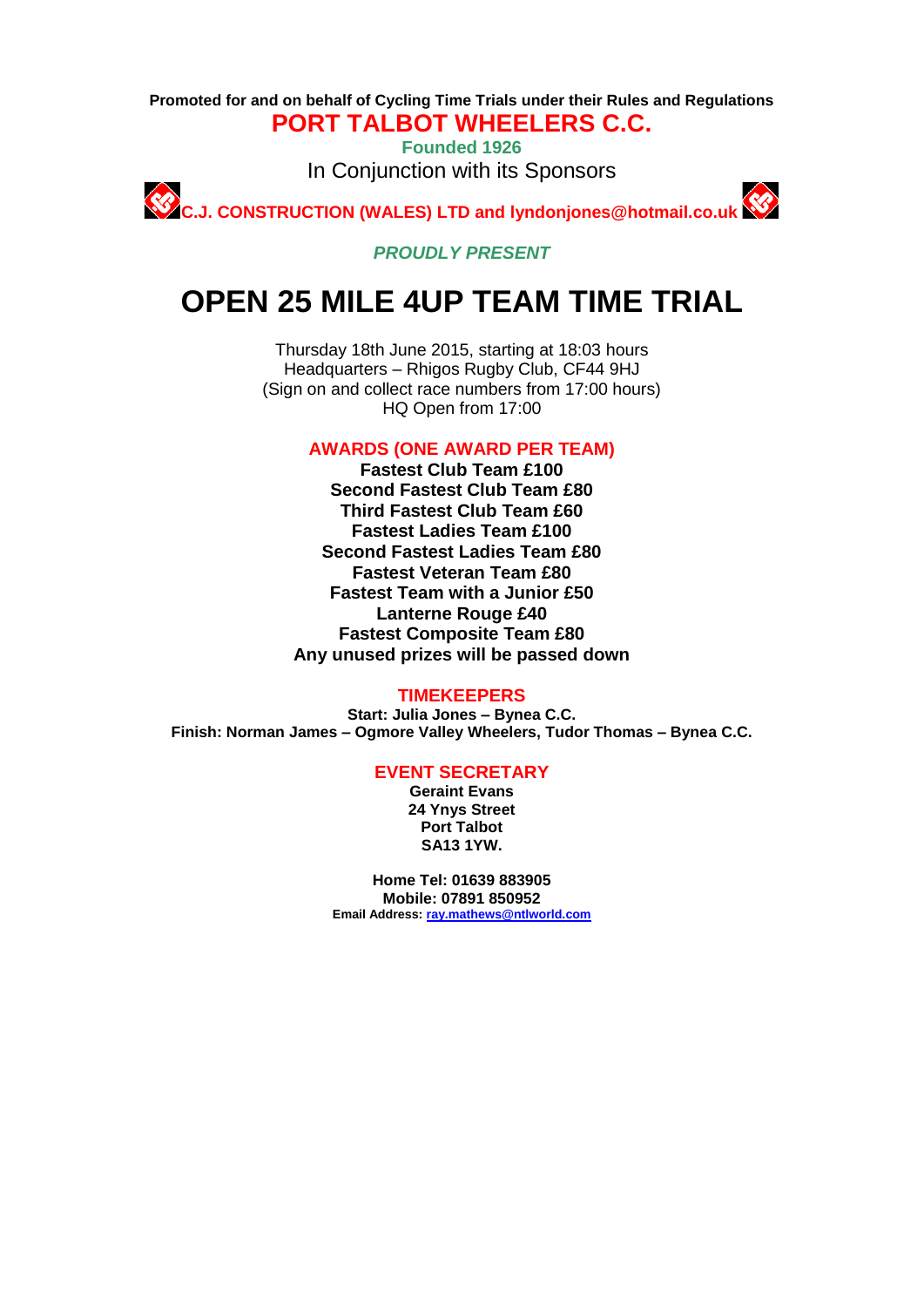| Team No. | Rider No. | <b>Start Time</b> | Cat.      | <b>Rider Name</b>    | <b>Team Name / Club</b>   |
|----------|-----------|-------------------|-----------|----------------------|---------------------------|
| 1        | 1 to $4$  | 18:03             | <b>MV</b> | Antony Howell        | Port Talbot Whs           |
|          |           |                   | S         | <b>Matthew Smith</b> | Port Talbot Whs           |
|          |           |                   | <b>MV</b> | Dave Hendry          | Port Talbot Whs           |
|          |           |                   | S         | <b>Chris Davies</b>  | Port Talbot Whs           |
| 2        | 5 to 8    | 18:06             | MV        | Pete Kellow          | Gloucester City CC        |
|          |           |                   | <b>MV</b> | John Murphy          | Gloucester City CC        |
|          |           |                   | <b>MV</b> | lan Lindsay          | Gloucester City CC        |
|          |           |                   | MV        | Anthony Lake         | Gloucester City CC        |
| 3        | 9 to 12   | 18:09             | MV.       | <b>Anthony Evans</b> | <b>Bynea Cycling Club</b> |
|          |           |                   | MV        | David Greenway       | <b>Bynea Cycling Club</b> |

|                            |          |             | MV                     | David Greenway             | <b>Bynea Cycling Club</b>  |
|----------------------------|----------|-------------|------------------------|----------------------------|----------------------------|
|                            |          |             | <b>MV</b>              | <b>Paul Rees</b>           | <b>Bynea Cycling Club</b>  |
|                            |          |             | MV                     | <b>Andrew Grist</b>        | Bynea Cycling Club         |
| $\overline{4}$<br>13 to 16 | 18:12    | MV          | Rodney Savage          | <b>Cardiff Triathletes</b> |                            |
|                            |          |             | S                      | Dominic Jones              | <b>Cardiff Triathletes</b> |
|                            |          |             | MV                     | Mark Jennings              | <b>Cardiff Triathletes</b> |
|                            |          | S           | Robin Powell           | <b>Cardiff Triathletes</b> |                            |
| $\overline{5}$             | 17 to 20 | 18:15       | MV                     | David Brice                | <b>Bynea Cycling Club</b>  |
|                            |          |             | MV                     | Michael Bevan              | <b>Bynea Cycling Club</b>  |
|                            |          |             | <b>MV</b>              | <b>Darrel Williams</b>     | <b>Bynea Cycling Club</b>  |
|                            |          |             | <b>MV</b>              | <b>Brad Davies</b>         | <b>Bynea Cycling Club</b>  |
| 6                          | 21 to 24 | 18:18       | <b>MV</b>              | Christopher Lee            | Merthyr CC                 |
|                            |          |             | MV                     | Des Astley                 | Merthyr CC                 |
|                            |          |             | MV                     | Gareth Jehu                | Merthyr CC                 |
|                            |          | <b>MV</b>   | Nigel Williams         | Merthyr CC                 |                            |
| $\overline{7}$<br>25 to 28 | 18:21    | S           | Shaun Newbery          | Pembrokeshire Velo         |                            |
|                            |          | $\mathbb S$ | Carl Scott             | Pembrokeshire Velo         |                            |
|                            |          | MV          | Stephen Reynolds       | Pembrokeshire Velo         |                            |
|                            |          | <b>MV</b>   | Mark Jones             | Pembrokeshire Velo         |                            |
| $\overline{8}$<br>29 to 32 | 18:24    | <b>JNR</b>  | Alec Morris            | Acme Whs (Rhondda) CC      |                            |
|                            |          |             | S                      | Rory Jenkins               | Acme Whs (Rhondda) CC      |
|                            |          | MV          | Jeffrey Rees           | Acme Whs (Rhondda) CC      |                            |
|                            |          | <b>MV</b>   | Simon Kinsey           | Acme Whs (Rhondda) CC      |                            |
| 9<br>33 to 36              | 18:27    | S           | <b>Matthew Wheeler</b> | <b>Cardiff Triathletes</b> |                            |
|                            |          |             | S                      | Patrick Lees               | Cardiff Triathletes        |
|                            |          |             | S                      | <b>Nigel Taylor</b>        | Cardiff Ajax CC            |
|                            |          | S           | James Manson           | Cardiff Ajax CC            |                            |
| 10<br>37 to 40             |          | 18:30       | S                      | <b>Eric Grill</b>          | RST Sport/Aero-Coach       |
|                            |          |             | S                      | Matthew Brooke             | Sodbury Cycle-Sport        |
|                            |          |             | <b>MV</b>              | Lee Aston                  | Sodbury Cycle-Sport        |
|                            |          | S           | Laurent Moseley        | Sodbury Cycle-Sport        |                            |
| $\overline{11}$            | 41 to 44 | 18:33       | S                      | Wayne Thomas               | Pontypool RCC              |
|                            |          |             | MV                     | Gary Jones                 | Pontypool RCC              |
|                            |          | MV          | <b>Neil Richards</b>   | Pontypool RCC              |                            |

S Evan Powell Pontypool RCC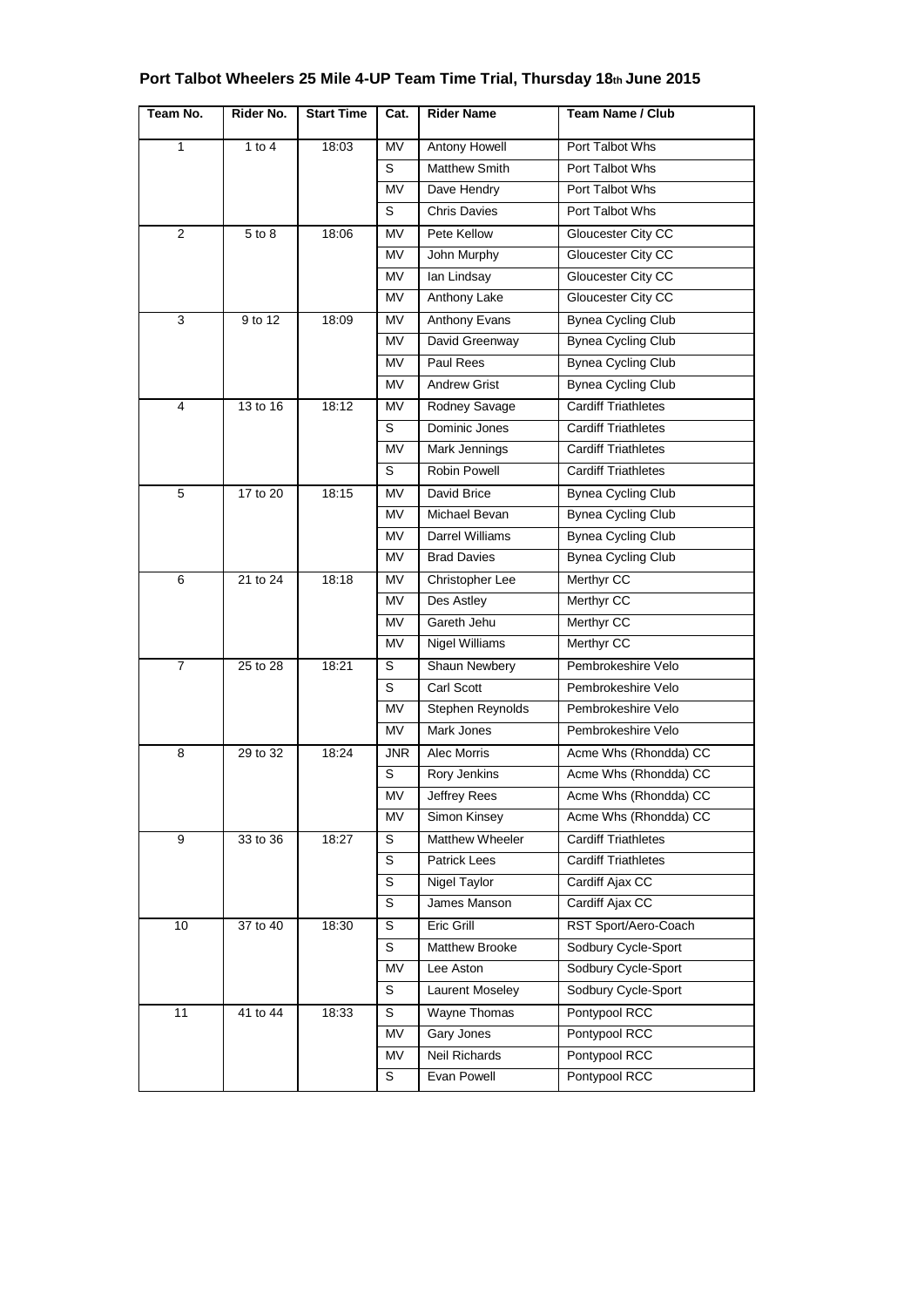| Team No. | Rider No.            | <b>Start Time</b> | Cat.        | <b>Rider Name</b>         | <b>Team Name / Club</b>       |
|----------|----------------------|-------------------|-------------|---------------------------|-------------------------------|
| 12       | 45 to 48             | 18:36             | <b>MV</b>   | Chris Jones               | Port Talbot Whs               |
|          |                      |                   | MV          | Dave Smith                | Port Talbot Whs               |
|          |                      |                   | MV          | Russell                   | Port Talbot Whs               |
|          |                      |                   | MV          | Jim Hocking               | Port Talbot Whs               |
| 13       | 49 to 52             | 18:39             | MV          | Dean Cummings             | Acme Whs (Rhondda) CC         |
|          |                      |                   | S           | <b>Steve Williams</b>     | Acme Whs (Rhondda) CC         |
|          |                      |                   | MV          | Paul Harries              | Acme Whs (Rhondda) CC         |
|          |                      |                   | MV          | <b>Tommy Doherty</b>      | Acme Whs (Rhondda) CC         |
| 14       | 53 to 56             | 18:42             | <b>WV</b>   | Liz Webb                  | Cardiff Ajax CC               |
|          |                      |                   | <b>JNR</b>  | <b>Caitlin Sweet</b>      | Cardiff Ajax CC               |
|          |                      |                   | W           | Suzannah Minns            | Cardiff Ajax CC               |
|          |                      |                   | <b>WV</b>   | Nia James                 | Cardiff Ajax CC               |
| 15       | 57 to 60             | 18:45             | S           | Matthew Holman            | Pembrokeshire Velo            |
|          |                      |                   | <b>MV</b>   | John Regan                | Pembrokeshire Velo            |
|          |                      |                   | S           | Daniel Colman             | Pembrokeshire Velo            |
|          |                      |                   | MV          | <b>Will Jenkins</b>       | Pembrokeshire Velo            |
| 16       | 61 to 64             | 18:48             | <b>MV</b>   | Miles Brown               | <b>Cardiff Triathletes</b>    |
|          |                      |                   | S           | Huw Pullen                | <b>Cardiff Triathletes</b>    |
|          |                      |                   | S           | <b>Niall Foster</b>       | <b>Cardiff Triathletes</b>    |
|          |                      |                   | MV          | <b>Brian Hawkins</b>      | <b>Cardiff Triathletes</b>    |
| 17       | 65 to 68             | 18:51             | MV          | Dale Jones                | Bynea Cycling Club            |
|          |                      |                   | S           | Lee Watts                 | <b>Bynea Cycling Club</b>     |
|          |                      |                   | MV          | <b>Christopher Davies</b> | <b>Bynea Cycling Club</b>     |
|          |                      |                   | MV          | Nigel Pitt                | <b>Bynea Cycling Club</b>     |
| 18       | 69 to 72             | 18:54             | MV          | Will John                 | Ogmore Valley Whs             |
|          |                      |                   | MV          | Mark Pope                 | Ogmore Valley Whs             |
|          |                      |                   | MV          | Hayden Lewis              | Ogmore Valley Whs             |
|          |                      |                   | MV          | <b>Terry Anthony</b>      | Ogmore Valley Whs             |
| 19       | 73 to 76             | 18:57             | MV          | Jonathan Hopkins          | <b>Bynea Cycling Club</b>     |
|          |                      |                   | <b>JNR</b>  | Josh Townsend             | <b>Bynea Cycling Club</b>     |
|          |                      |                   | MV          | Andrew Rustage            | <b>Bynea Cycling Club</b>     |
|          |                      |                   | MV          | Nigel Burford             | Bynea Cycling Club            |
| 20       | $\frac{1}{77}$ to 80 | 19:00             | MV          | <b>Richard Gambling</b>   | <b>Ride Bike Wales</b>        |
|          |                      |                   | MV          | John Edwards              | Port Talbot Whs               |
|          |                      |                   | MV          | Jayson James              | Port Talbot Whs               |
|          |                      |                   | MV          | Chris Goulden             | <b>Extreme Culture Cycles</b> |
| 21       | 81 to 84             | 19:03             | MV          | Shaun Griffiths           | Pembrokeshire Velo            |
|          |                      |                   | MV          | <b>Richard Barker</b>     | Pembrokeshire Velo            |
|          |                      |                   | MV          | Scott Nash                | Pembrokeshire Velo            |
|          |                      |                   | S           | Ross McNally              | Pembrokeshire Velo            |
| 22       | 85 to 88             | 19:06             | <b>JNR</b>  | Morgan Hendry             | Port Talbot Whs               |
|          |                      |                   | S           | Dave Crowley              | Port Talbot Whs               |
|          |                      |                   | $\mathbb S$ | James Feneroli            | Port Talbot Whs               |
|          |                      |                   | S           | Graham Howell             | Port Talbot Whs               |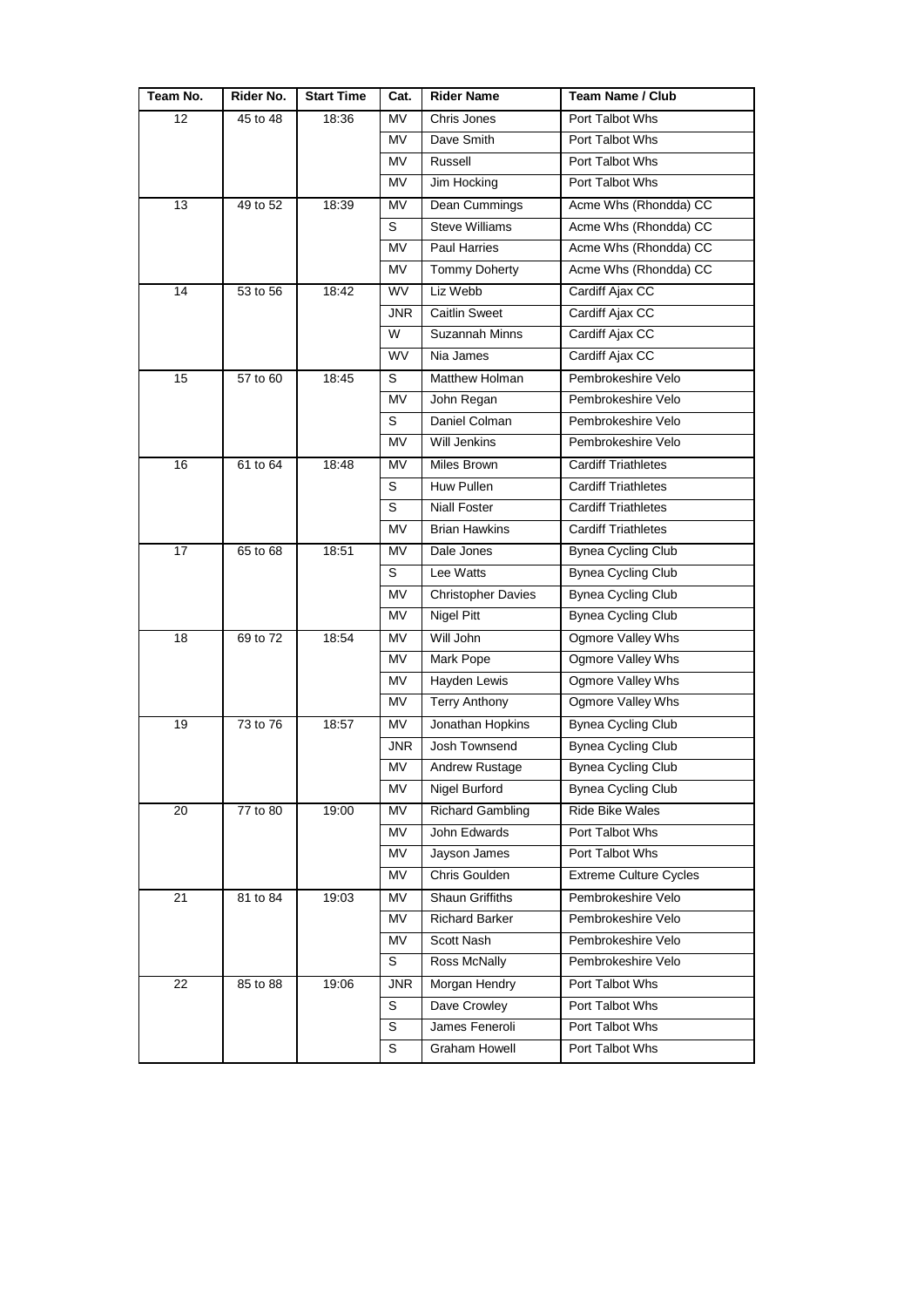| Team No. | Rider No.     | <b>Start Time</b> | Cat.           | <b>Rider Name</b>         | <b>Team Name / Club</b>    |
|----------|---------------|-------------------|----------------|---------------------------|----------------------------|
| 23       | 89 to 92      | 19:09             | MV             | Roger Wood                | Pontypool RCC              |
|          |               |                   | <b>MV</b>      | Kevin Thomas              | Pontypool RCC              |
|          |               |                   | S              | Jason Killiner            | Pontypool RCC              |
|          |               |                   | MV             | Alistair James Morgan     | Pontypool RCC              |
| 24       | 93 to 96      | 19:12             | W              | Celia Boothman            | Pembrokeshire Velo         |
|          |               |                   | <b>WV</b>      | Karina Ebsworth           | Pembrokeshire Velo         |
|          |               |                   | <b>WV</b>      | Melanie Morgan            | Pembrokeshire Velo         |
|          |               |                   | <b>WV</b>      | kirsty Murray             | Pembrokeshire Velo         |
| 25       | 97 to 100     | 19:15             | W              | Phoebe Hevron             | Cardiff Ajax CC            |
|          |               |                   | <b>WV</b>      | <b>Heather Dennis</b>     | Cardiff Ajax CC            |
|          |               |                   | W              | <b>Clare Dallimore</b>    | Cardiff Ajax CC            |
|          |               |                   | W              | Jessica Hill              | Cardiff Ajax CC            |
| 26       | 101 to        | 19:18             | <b>MV</b>      | <b>Steven Bennett</b>     | Acme Whs (Rhondda) CC      |
|          | 104           |                   | S              | David Long                | Acme Whs (Rhondda) CC      |
|          |               |                   | $\mathbb S$    | Dan Taylor                | Acme Whs (Rhondda) CC      |
|          |               |                   | <b>MV</b>      | Neale Lewis               | Acme Whs (Rhondda) CC      |
| 27       | $105$ to      | 19:21             | S              | lain Cade                 | Cadence RT                 |
|          | 108           |                   | S              | Laurence Birdsey          | Cadence RT                 |
|          |               |                   | MV             | Steven Cottington         | Cadence RT                 |
|          |               |                   | S              | Tony Solon                | Cadence RT                 |
| 28       | 109 to        | 19:24             | S              | <b>Elliot Dudley</b>      | <b>Cardiff Triathletes</b> |
|          | 112           |                   | S              | Paul Evans                | <b>Cardiff Triathletes</b> |
|          |               |                   | S              | <b>Thomas Cromarty</b>    | <b>Cardiff Triathletes</b> |
|          |               |                   | S              | James Nunn                | <b>Cardiff Triathletes</b> |
| 29       | 113 to<br>116 | 19:27             | W              | <b>Elaine Lesley</b>      | <b>Cardiff Triathletes</b> |
|          |               |                   | W              | Ferguson<br>Claire Manson | <b>Cardiff Triathletes</b> |
|          |               |                   | W              | Ellie Powell              | <b>Cardiff Triathletes</b> |
|          |               |                   | W              | Jessica Parry<br>Williams | <b>Cardiff Triathletes</b> |
| 30       | 117 to        | 19:30             | S              | <b>Toby Hopper</b>        | Cardiff Ajax CC            |
|          | 120           |                   | S              | Graeme Boswell            | Cardiff Ajax CC            |
|          |               |                   | $\overline{s}$ | David Medhurst            | Cardiff Ajax CC            |
|          |               |                   | S              | Ioan Smallwood            | Cardiff Ajax CC            |
| 31       | 1 to $4$      | 19:33             | $\overline{s}$ | <b>Philip Tucker</b>      | <b>Bynea Cycling Club</b>  |
|          |               |                   | $\mathbf S$    | Christopher Gibbard       | <b>Bynea Cycling Club</b>  |
|          |               |                   | MV             | Rob Ellis                 | Bynea Cycling Club         |
|          |               |                   | MV             | <b>Arwel Davies</b>       | <b>Bynea Cycling Club</b>  |
| 32       | 5 to 8        | 19:36             | S              | <b>Mark Williams</b>      | Port Talbot Whs            |
|          |               |                   | S              | Chris Alan                | Port Talbot Whs            |
|          |               |                   | $\mathbb S$    | Andrew Lewis              | Port Talbot Whs            |
|          |               |                   | $\mathbf S$    | Neil Gregory              | Port Talbot Whs            |
| 33       | 9 to 12       | 19:39             | S              | Mark Brown                | Pembrokeshire Velo         |
|          |               |                   | MV             | Paul Colman               | Pembrokeshire Velo         |
|          |               |                   | $\overline{s}$ | Robert Dyde               | Pembrokeshire Velo         |
|          |               |                   | S              | Roscoe Howell             | Pembrokeshire Velo         |
|          |               |                   |                |                           |                            |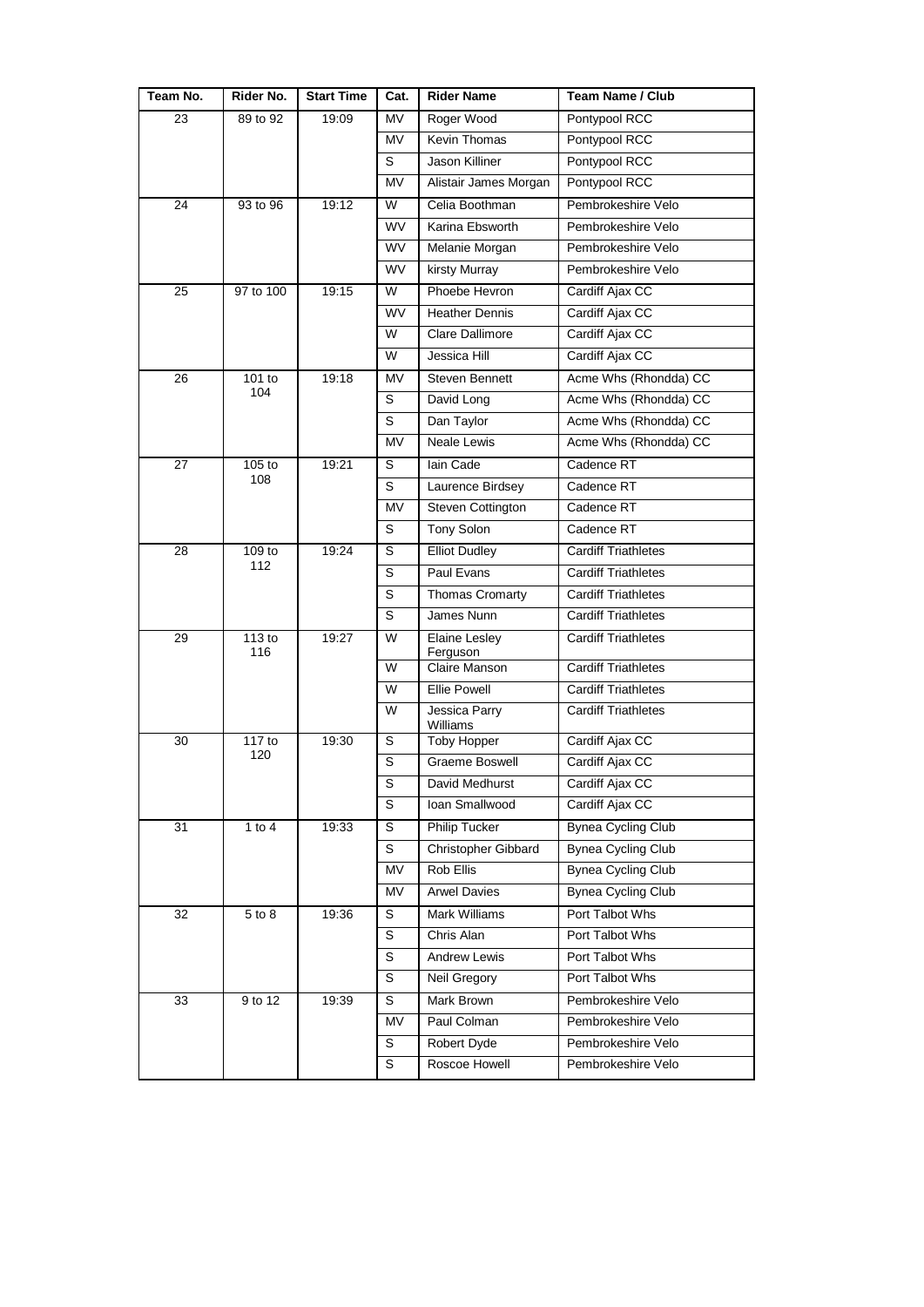| Team No.        | Rider No. | <b>Start Time</b> | Cat.                   | <b>Rider Name</b>         | <b>Team Name / Club</b>                  |
|-----------------|-----------|-------------------|------------------------|---------------------------|------------------------------------------|
| 34              | 13 to 16  | 19:42             | <b>MV</b>              | <b>Mark Nott</b>          | Ogmore Valley Whs                        |
|                 |           |                   | <b>MV</b>              | <b>Richard Beech</b>      | Ogmore Valley Whs                        |
|                 |           |                   | <b>MV</b>              | Steven Madeley            | Ogmore Valley Whs                        |
|                 |           |                   | <b>MV</b>              | Mark Rosser               | Ogmore Valley Whs                        |
| $\overline{35}$ | 17 to 20  | 19:45             | $\overline{\text{MV}}$ | <b>Tim Wood</b>           | Team Echelon - Rotor                     |
|                 |           |                   | <b>MV</b>              | Jeremy Pile               | VC Sevale (Malvern)                      |
|                 |           |                   | <b>MV</b>              | <b>Justin Walters</b>     | Wyre Forest CRC                          |
|                 |           |                   | <b>MV</b>              | lan Heming                | Team Echelon - Rotor                     |
| 36              | 21 to 24  | 19:48             | <b>MV</b>              | <b>Andrew Carter</b>      | <b>Bike Doctor</b>                       |
|                 |           |                   | S                      | David Singleton           | <b>Bike Doctor</b>                       |
|                 |           |                   | <b>MV</b>              | Alan Haycox               | <b>Bike Doctor</b>                       |
|                 |           |                   | <b>MV</b>              | Jonathan Lane             | <b>Bike Doctor</b>                       |
| 37              | 25 to 28  | 19:51             | S                      | James Moyer               | <b>Cardiff Triathletes</b>               |
|                 |           |                   | S                      | Daniel Miles              | Castle Bikes Cycling & Triathlon<br>Club |
|                 |           |                   | S                      | Tom Foster                | Cardiff Ajax CC                          |
|                 |           |                   | S                      | <b>Oliver Jenkins</b>     | Cardiff Ajax CC                          |
| 38              | 29 to 32  | 19:54             | S                      | Rhys Jordan               | <b>Team NBCC</b>                         |
|                 |           |                   | s                      | <b>Shane Davies</b>       | Team NBCC                                |
|                 |           |                   | S                      | <b>Rob Collins</b>        | Team NBCC                                |
|                 |           |                   | S                      | Chris Holman              | <b>Team NBCC</b>                         |
| 39              | 33 to 36  | 19:57             | $\overline{W}$         | <b>Christine Mant</b>     | <b>Bike Doctor</b>                       |
|                 |           |                   | <b>JNR</b>             | Niamh Jones               | <b>Bike Doctor</b>                       |
|                 |           |                   | <b>WV</b>              | <b>Tracy Evans</b>        | <b>Bike Doctor</b>                       |
|                 |           |                   | <b>WV</b>              | <b>Clare Williams</b>     | <b>Bike Doctor</b>                       |
| $\overline{40}$ | 37 to 40  | 20:00             | S                      | <b>Benjamin Griffiths</b> | <b>Team NBCC</b>                         |
|                 |           |                   | S                      | James Shaw                | Team NBCC                                |
|                 |           |                   | <b>MV</b>              | David Francis             | <b>Team NBCC</b>                         |
|                 |           |                   | S                      | Alexander Brace           | <b>Team NBCC</b>                         |

## **Reserve Teams**

| Team No.                 | Rider No. | Cat.        | <b>Rider Name</b>       | <b>Team Name / Club</b>   |
|--------------------------|-----------|-------------|-------------------------|---------------------------|
| 41                       | 41 to 44  | <b>MV</b>   | Wayne Evans             | <b>Bynea Cycling Club</b> |
|                          |           | MV          | <b>Richard Smith</b>    | <b>Bynea Cycling Club</b> |
|                          |           | MV          | <b>Nigel Howells</b>    | <b>Bynea Cycling Club</b> |
|                          |           | <b>MV</b>   | Alun Thomas             | <b>Bynea Cycling Club</b> |
| 42<br>45 to 48           |           | S           | Samuel Utting           | Cardiff Ajax CC           |
|                          |           | S           | <b>Matthew Williams</b> | Cardiff Ajax CC           |
|                          |           | S           | Julian Attfield         | Cardiff Ajax CC           |
|                          |           | S           | Hywel lorwerth          | Cardiff Ajax CC           |
| S<br>43<br>49 to 52<br>S |           | Paul Harris | <b>Bike Doctor</b>      |                           |
|                          |           |             | Adam Armston            | <b>Bike Doctor</b>        |
|                          |           | <b>MV</b>   | Peter Speller           | <b>Bike Doctor</b>        |
|                          |           | S           | Joshua Lewis            | <b>Bike Doctor</b>        |